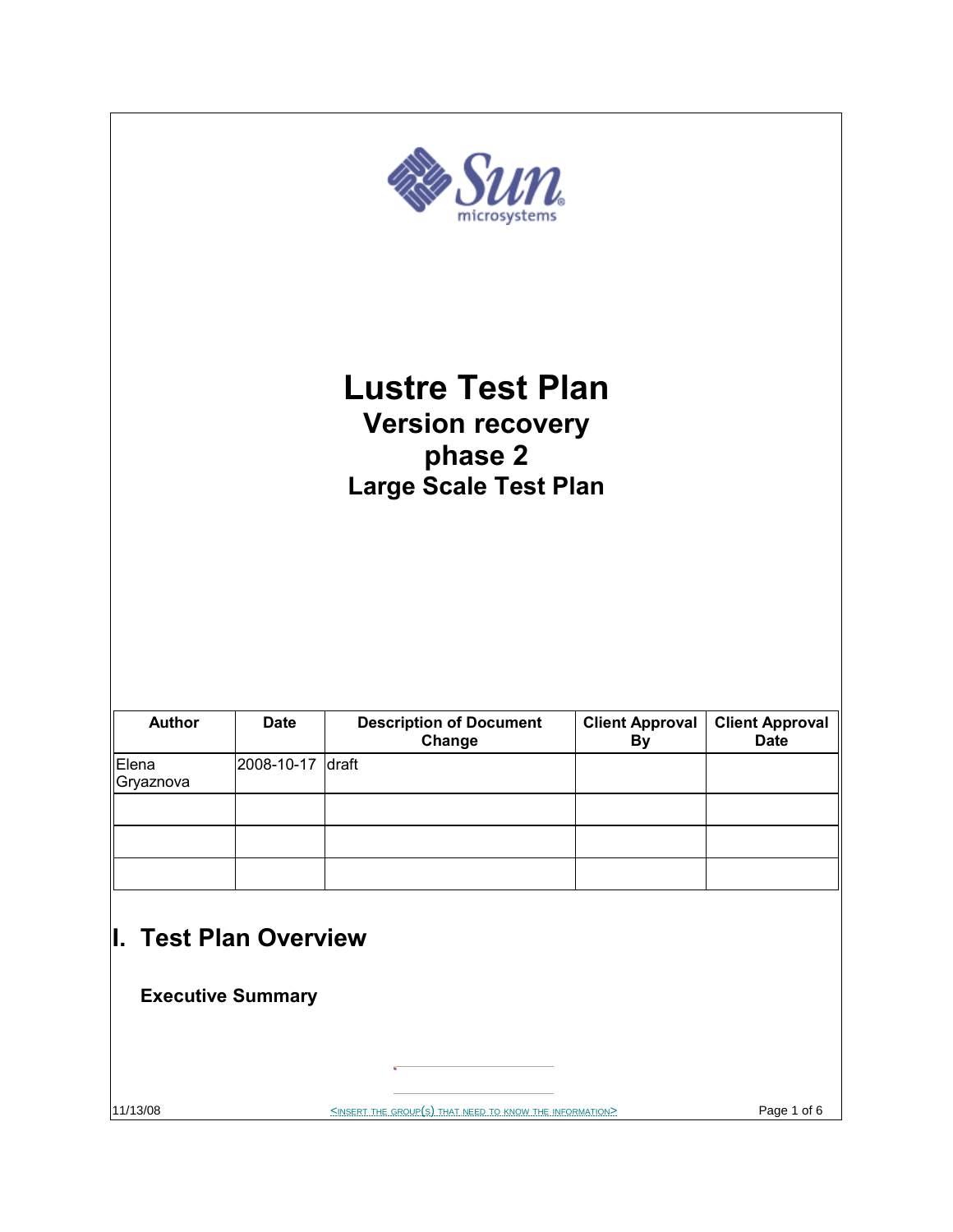- Statement of the problem trying to solve: Test at scale the following version based recovery feature landed into b1\_8\_gate branch -- vbr interop -- vbr\_exp -- vbr\_orphans Required inputs:
- -- b1 8 gate branch, with landed : vbr interop: attachment 17435, attachment 17694 bug 15942 vbr\_exp: attachment 18379 bug 15391 vbr\_orphans: attachment (still in code phase) bug 15292 -- the packages: Cray build
- Hardware to be used:

vbr orphans: bug 15392

large-scale VBR tests: bug 17195

- -- Cray systems
- Expected output: -- The current status of the listed features -- The following tickets will be used for summary and a status of testing. vbr\_interop: bug 15942 vbr\_exp: bug 15391
- **Problem Statement**

I. We need to test VBR at scale. This test plan lays out what tests need to be run to verify this feature.

## **Goal**

Verify that VBR functions with a large system

## **Success Factors**

All tests need to run successfully.

## **Testing Plan**

**Pre-gate landing**

**Define the setup steps that need to happen for the hardware to be ready? Who is responsible for these tests?**

Get system time at Cray on a small and then large system. Pre-feature testing has been completed and signed off by SUN QE for this feature.

### **Specify the date these tests will start, and length of time that these test will take to complete.**

Date started: 2008-10-30

The time estimation for new test creation: 1 week

The time estimation of 1 run: VBR feature tests (large-scale) : 2 days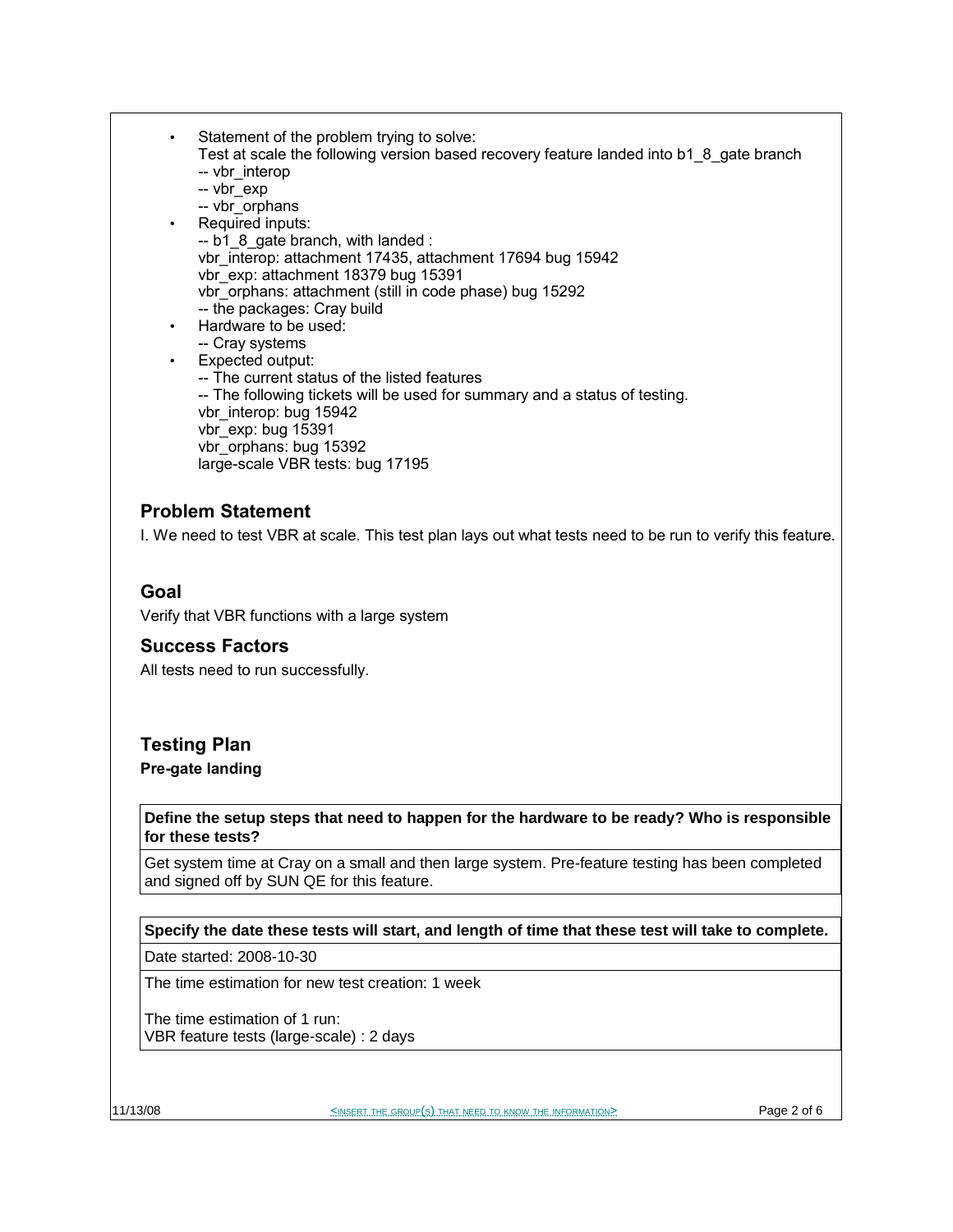Common recovery tests : 4 days

Summary for 1 post-landing tests cycle: 6 days

\* In the case of defects found the tests should be repeated. The estimated time of completed testing depends on:

-- the number of defects found during testing;

-- the time needed by developer to fix the defects;

#### **Specify (at a high level) what tests will be completed?**

Functional tests: new acceptance-small tests: large-scale, recovery-scale (without lustre reformatting)

**Specify how you will restore the hardware (if required) and notify the client your testing is done.**

We will need feedback from Cray, recommend we use BZ for outputs.

The bugzilla ticket is filed for each failure

Summary and status report are printed in the bug that we create for this test

## **Test Cases**

#### **Test Cases**

#### **Post-gate landing**

```
All these tests are (will be) integrated into acceptance-small as large-
scale.sh (LARGE SCALE).
To run this large scale test:
1. Install lustre.rpm and lustre-tests.rpm on all cluster nodes.
2. Specify the cluster configuraion file, see cfg/local.sh and cfg/ncli.sh
for details.
3. run the test without lustre reformatting as:
   SETUP=: CLEANUP=: FORMAT=: ACC SM_ONLY=LARGE_SCALE NAME=<config_file>
sh acceptance-small.sh 
or
    SETUP=: CLEANUP=: FORMAT=: NAME=<config_file> sh large-scale.sh
Requirements:
1. Installed Cray lustre build packages on all cluster nodes.
2. installed lustre user tools (lctl). 
3. shared directory with lustre-tests build on all clients
4. formatted lustre fs, mounted by clients
5. the configuration file in according to formatted lustre
6. installed dd, tar, dbench, iozone
I. 
Feature tests for exports:
1.a measure N clients connection time without delayed exports (and
orphans).
```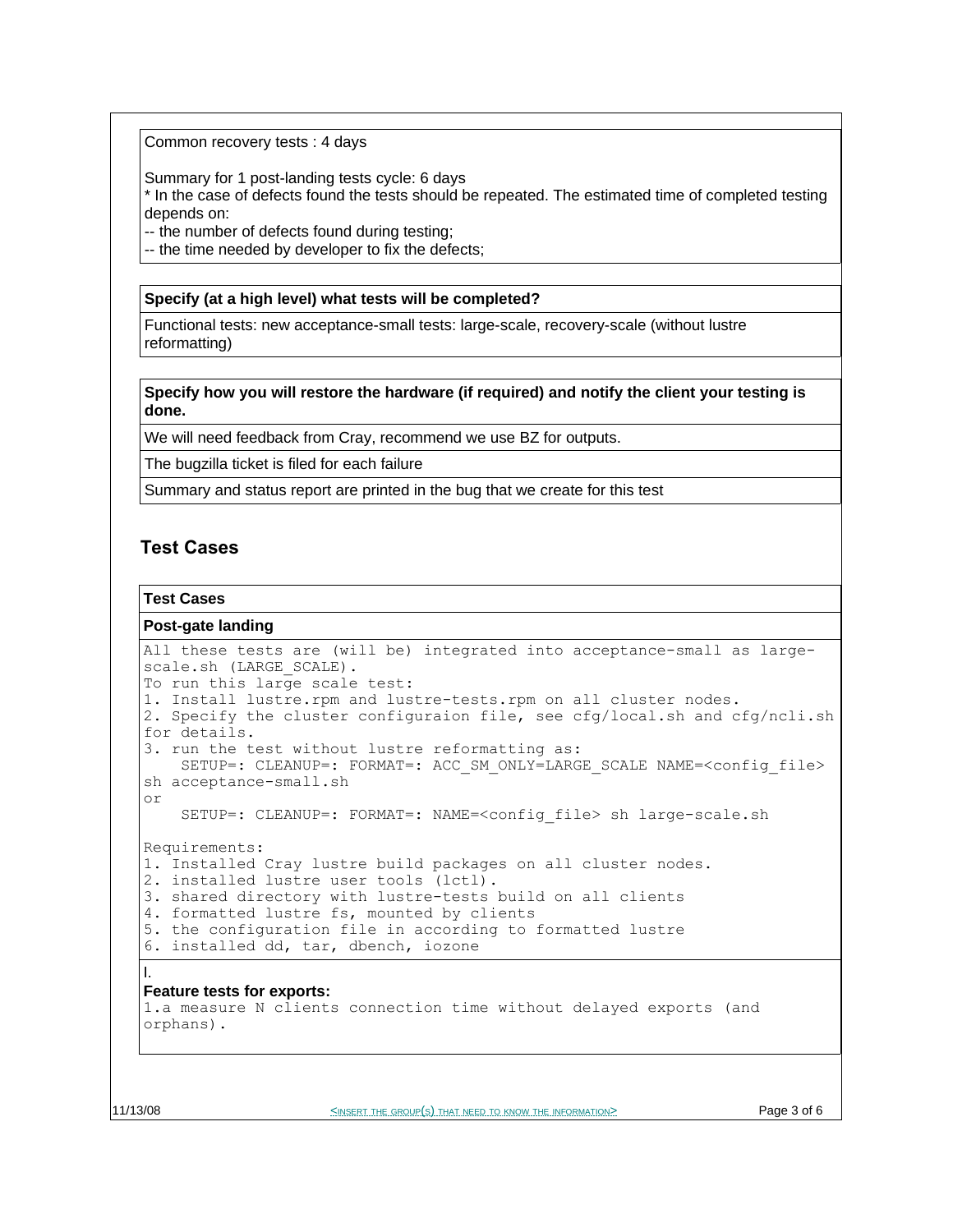1.b create many delayed exports 1000/10000/100000, measure time for clients connection time - connect N new clients large scale.sh test 1b

1.c create many delayed exports 1000/10000/100000, measure recovery time: connect several clients, create/delete the number of files, fail mds. Print the statistic number of delayed exports/ the number of clients/ the time of connections large\_scale.sh test\_1c

1.d create many delayed exports 1000/10000/100000, expire all exports and connect new clients, this will invoke massive orphans cleanup. Measure connection time. large\_scale.sh test\_1d

 1.e create many delayed exports 1000/10000/100000, make export expired one-by-one with delay 30 sec, measure recovery time: connect several clients, create/delete the number of files, fail mds. Print the statistic number of delayed exports/ the number of clients/ the time of connections. This should invoke contstant exports+orphans cleanup during test. large-scale.sh test\_1e

#### **II.**

#### **Feature tests for orphans**

2.b create many delayed exports 1000/10000/100000 with orphaned files (1000/10000/100000), measure time for clients connection time - connect N new clients large scale.sh test 2b

2.c create many delayed exports 1000/10000/100000 with orphaned files (1000/10000/100000), measure recovery time: connect several clients, create/delete the number of files, fail mds. Print the statistic number of delayed exports/ the number of clients/ the time of connections large\_scale.sh test\_2c

2.d create many delayed exports 1000/10000/100000 with orphaned files (1000/10000/100000), measure the connection time. large scale.sh test 2d

#### **COMMON scale tests**

All these tests are (will be) integrated into acceptance-small as recovery-scale.sh (RECOVERY\_SCALE). To run this recovery scale tests over acceptance-small: SETUP=: CLEANUP=: FORMAT=: ACC\_SM\_ONLY=RECOVERY\_SCALE NAME=<config file> sh acceptance-small.sh To run all recovery scale tests: SETUP=: CLEANUP=: FORMAT=: NAME=<config\_file> sh recovery-scale.sh To run the recovery scale tests separately: SETUP=: CLEANUP=: FORMAT=: NAME=<config\_file> DURATION=<duration> recovery-mds-scale.sh SETUP=: CLEANUP=: FORMAT=: NAME=<config\_file> recovery-double-scale.sh

11/13/08 **EXECUTE:**  $\leq$ INSERT THE GROUP(S) THAT NEED TO KNOW THE INFORMATION> **Page 4 of 6**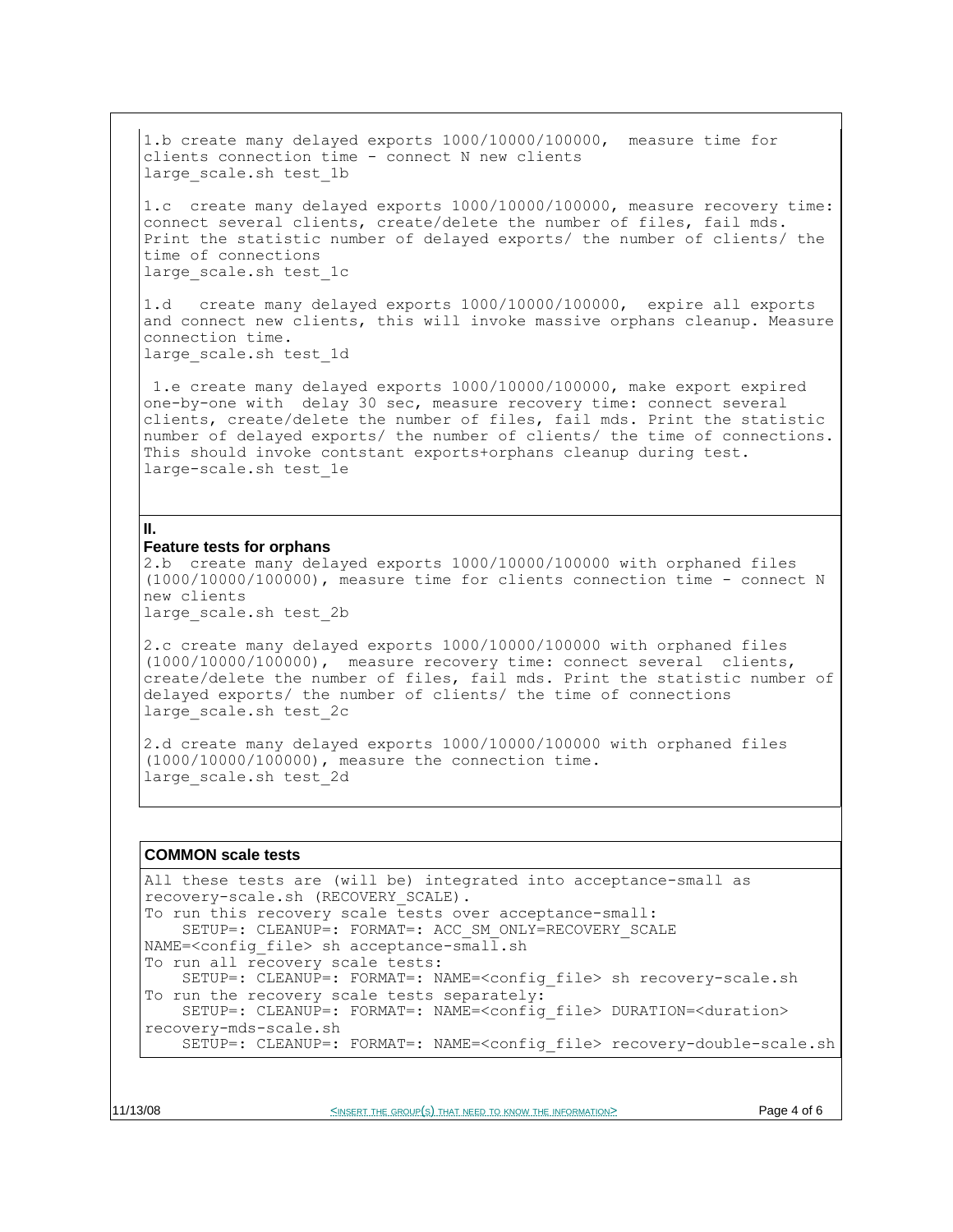#### **III.**

```
Scale recovery tests (NC:1M:MO) (the test based on test11/17 from CMD3 project)
Scale recovery tests (NC:1M:MO) (the test based on test11/17 from CMD3
project)
3.a (was test11 in cmd3 project)
For defined duration (1-24 hours) repeatedly fail an MDS at defined (5-10
minutes) intervals and verify that no application errors occur. Load of
clients: dd tar dbench iozone.
recovery-mds-scale.sh
Example:
    SETUP=: CLEANUP=: FORMAT=: NAME=<config_file> DURATION="3600" sh
recovery-mds-scale.sh
3.b (was test17 on cmd3 project)
Fail a random pair of nodes at defined (5-10 minutes) intervals and verify
that no application errors occur. Load of clients: dd tar dbench iozone.
1: failover MDS, then OST
2: failover MDS, then 2 clients
4: failover OST, then another OST
5: failover OST, then 2 clients
6: failover OST, then MDS
7: failover 2 clients, then MDS
8: failover 2 clients, then OST
9: failover 2 clients, then 2 different clients
recovery-double-scale.sh 
Example:
   SETUP=: CLEANUP=: FORMAT=: NAME=<config_file> sh recovery-mds-scale.sh
```
**IV.** More tests can be added after discussion (see bug 17195).

## **Benchmarking**

No benchmarks will be done.

# **II. Test Plan Approval**

- Review date for the Test Plan review with the client: 10/17/08 – reviewed by J.D. Neumann
- – reviewed by Ed Giesen
- Date the Test Plan was approved by the client (and by whom) 08/11/2008 – approved by Charlie Carroll
- Date(s) agreed to by the client to conduct testing